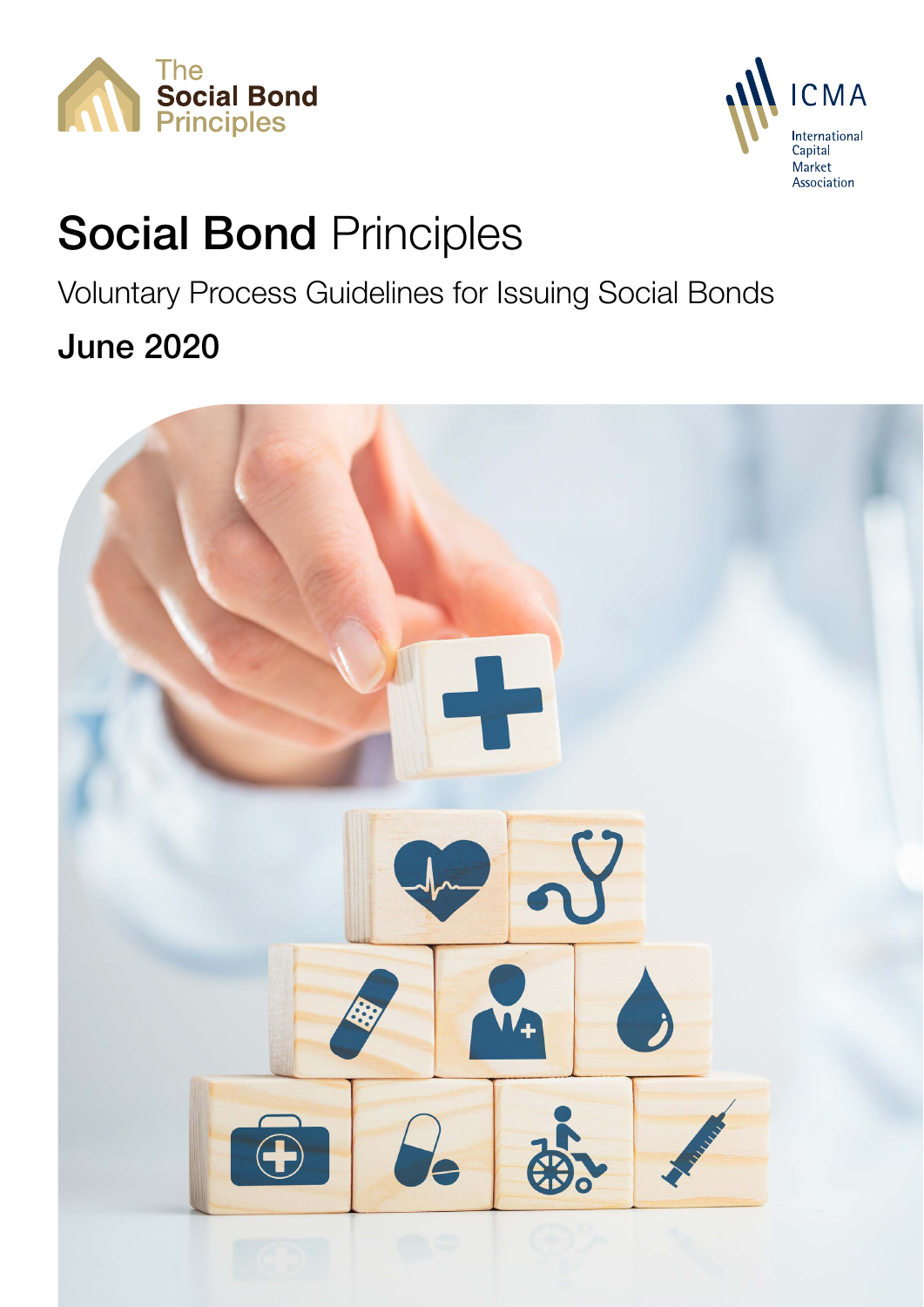## June 2020 **Social Bond Principles** Voluntary Process Guidelines for Issuing Social Bonds

### Introduction

The Social Bond market aims to enable and develop the key role that debt markets can play in funding projects that address global social challenges. Social Bonds are use of proceeds bonds that raise funds for new and existing projects that address or mitigate a specific Social Bond Principles (SBP) promote integrity in the Social Bond market through guidelines that recommend transparency, disclosure and reporting. They are intended for use by market participants and are designed to drive the provision of information needed to increase capital allocation to social projects without any single arbiter.

Issuance aligned to the SBP should provide an investment opportunity with transparent social credentials. By recommending that issuers report on the use of Social Bond proceeds, the SBP promote a step change in transparency that facilitates the tracking of funds into social projects, while simultaneously aiming to improve insight into their intended impact. The SBP provide high level categories for eligible Social Projects in recognition of the diversity of current views and of the ongoing development in understanding of social issues and consequences.

The SBP are collaborative and consultative in nature based on the contributions of Members and Observers of the Green Bond Principles, Social Bond Principles and Sustainability Bond Guidelines (referred to as the Principles), and of the wider community of stakeholders. The Principles are coordinated by the Executive Committee. They are updated when it is necessary to do so in order to reflect the development and growth of the global Social Bond market.

The 2020 edition of the SBP benefits from the input of the Social Bond Working Group (SBWG) and the 2019 autumn consultation of a definition of a social issue which may benefit from a social project. It also includes an expansion of examples of project categories and target populations.

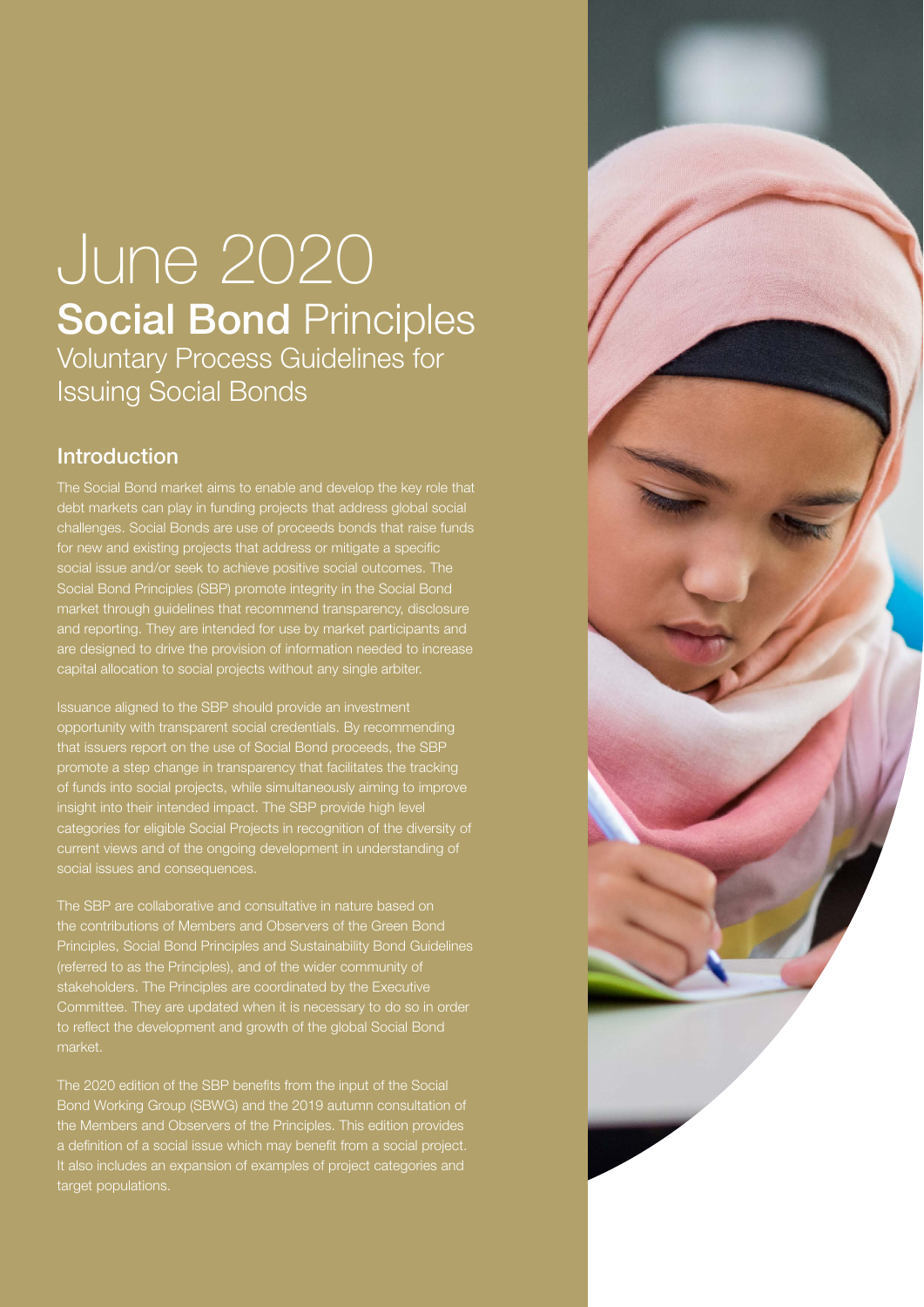## Social Bond Definition

Social Bonds are any type of bond instrument where the proceeds will be exclusively applied to finance or re-finance in part or in full new and/or existing eligible Social Projects (see section 1 Use of Proceeds) and which are aligned with the four core components of the SBP. Different types of Social Bonds exist in the market. These are described in Appendix I.

It is understood that certain Social Projects may also have environmental co-benefits, and that the classification of a use of proceeds bond as a Social Bond should be determined by the issuer based on its primary objectives for the underlying projects. (Bonds that intentionally mix green and social projects are referred to as Sustainability Bonds, and specific guidance for these is provided separately in the [Sustainability Bond](https://www.icmagroup.org/green-social-and-sustainability-bonds/sustainability-bond-guidelines-sbg/)  [Guidelines](https://www.icmagroup.org/green-social-and-sustainability-bonds/sustainability-bond-guidelines-sbg/)).

It is important to note that Social Bonds should not be considered fungible with bonds that are not aligned with the four core components of the SBP. Bonds issued under earlier Social Bond Guidance released prior to this version are deemed consistent with the SBP.

## Social Bond Principles

The SBP are voluntary process guidelines that recommend transparency and disclosure and promote integrity in the development of the Social Bond market by clarifying the approach for issuance of a Social Bond. The SBP are intended for broad use by the market: they provide issuers with guidance on the key components involved in launching a credible Social Bond; they aid investors by promoting availability of information necessary to evaluate the positive impact of their Social Bond investments; and they assist underwriters by moving the market towards expected disclosures that will facilitate transactions.

The SBP recommend a clear process and disclosure for issuers, which investors, banks, underwriters, placement agents and others may use to understand the characteristics of any given Social Bond. The SBP emphasize the required transparency, accuracy and integrity of information that will be disclosed and reported by issuers to stakeholders.

The SBP have four core components:

- 1. Use of Proceeds
- 2. Process for Project Evaluation and Selection
- 3. Management of Proceeds
- 4. Reporting

#### 1. Use of Proceeds

The cornerstone of a Social Bond is the utilisation of the proceeds of the bond for Social Projects which should be appropriately described in the legal documentation for the security. All designated Social Projects should provide clear social benefits, which will be assessed and, where feasible, quantified by the issuer.

In the event that all or a proportion of the proceeds are or may be used for refinancing, it is recommended that issuers provide an estimate of the share of financing vs. re-financing, and where appropriate, also clarify which investments or project portfolios may be refinanced, and, to the extent relevant, the expected look-back period for refinanced Social Projects.

Social Projects directly aim to address or mitigate a specific social issue and/or seek to achieve positive social outcomes especially but not exclusively for a target population(s). A social issue threatens, hinders, or damages the well-being of society or a specific target population. For the avoidance of doubt, it is acknowledged that the definition of target population can vary depending on local contexts and that, in some cases, such target population(s) may also be served by addressing the general public. Please see below illustrative examples of Social Project categories.

The following list of project categories, while indicative, captures the most commonly used types of projects supported by or expected to be supported by the Social Bond market. Social Projects include other related and supporting expenditures such as research and development and may relate to more than one category.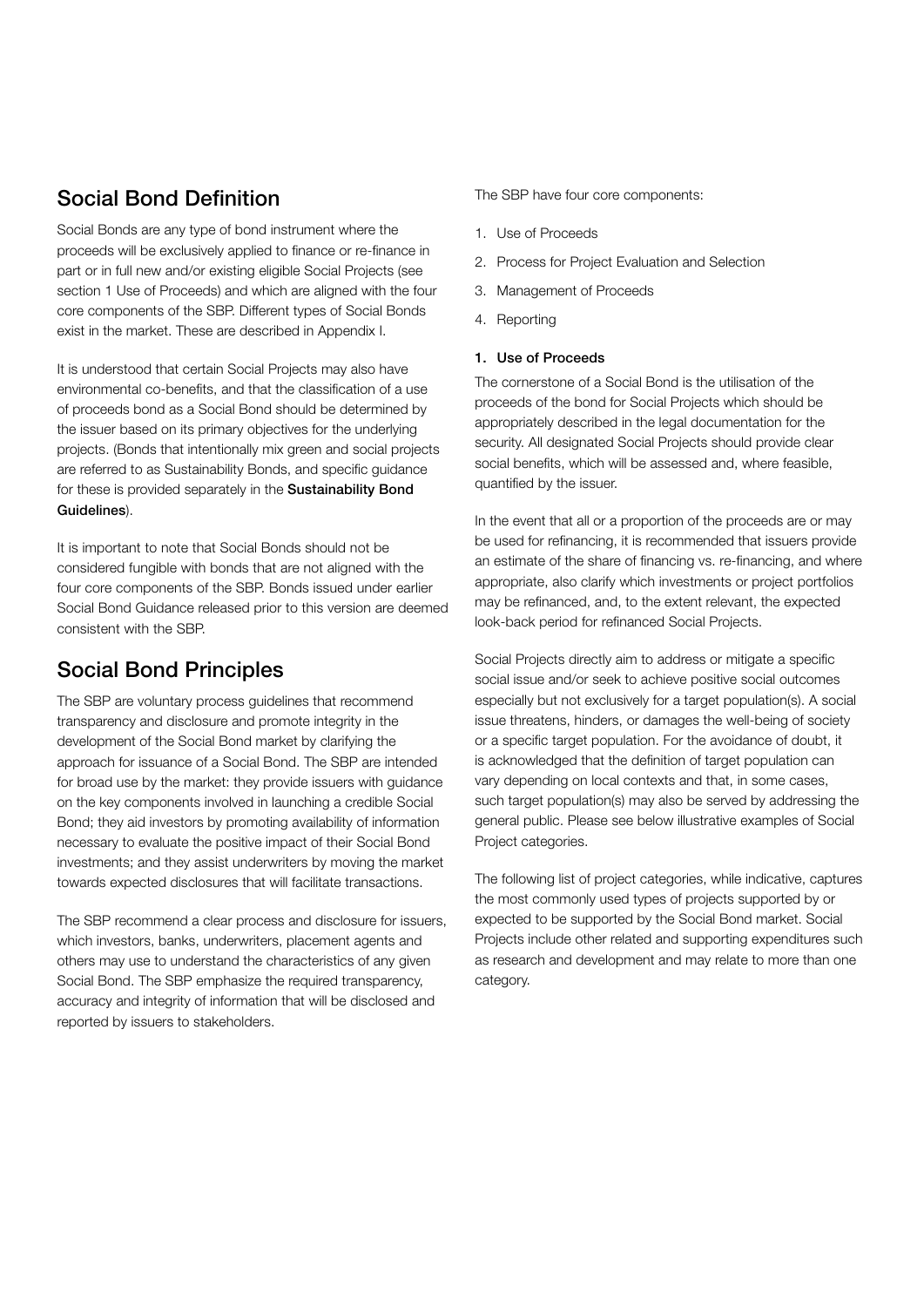Social Project categories include, but are not limited to, providing and/or promoting:

- Affordable basic infrastructure (e.g. clean drinking water, sewers, sanitation, transport, energy)
- Access to essential services (e.g. health, education and vocational training, healthcare, financing and financial services)
- Affordable housing
- Employment generation, and programs designed to prevent and/or alleviate unemployment stemming from socioeconomic crises, including through the potential effect of SME financing and microfinance
- Food security and sustainable food systems (e.g. physical, social, and economic access to safe, nutritious, and sufficient food that meets dietary needs and requirements; resilient agricultural practices; reduction of food loss and waste; and improved productivity of small-scale producers)
- Socioeconomic advancement and empowerment (e.g. equitable access to and control over assets, services, resources, and opportunities; equitable participation and integration into the market and society, including reduction of income inequality)

Examples of target populations include, but are not limited to, those that are:

- 1. Living below the poverty line
- 2. Excluded and/or marginalised populations and /or communities
- 3. People with disabilities
- 4. Migrants and /or displaced persons
- 5. Undereducated
- 6. Underserved, owing to a lack of quality access to essential goods and services
- 7. Unemployed
- 8. Women and/or sexual and gender minorities
- 9. Aging populations and vulnerable youth
- 10. Other vulnerable groups, including as a result of natural disasters

There are several categories and sets of criteria defining Social Projects already in existence in the market that can be used as complementary guidance. Issuers and other stakeholders can refer to [case studies](https://www.icmagroup.org/green-social-and-sustainability-bonds/social-bond-principles-sbp/) and examples through links listed on the [Green,](https://www.icmagroup.org/green-social-and-sustainability-bonds/green-social-and-sustainability-bonds-database/#HomeContent)  [Social and Sustainability Bonds Database](https://www.icmagroup.org/green-social-and-sustainability-bonds/green-social-and-sustainability-bonds-database/#HomeContent).

#### 2. Process for Project Evaluation and Selection

The issuer of a Social Bond should clearly communicate to investors:

- the social objectives;
- the process by which the issuer determines how the projects fit within the eligible Social Project categories identified above;
- the related eligibility criteria, including, if applicable, exclusion criteria or any other process applied to identify and manage potentially material social and environmental risks associated with the projects.

Issuers are encouraged to position this information within the context of the issuer's overarching objectives, strategy, policy and/or processes relating to social sustainability. Issuers are also encouraged to disclose any social standards or certifications referenced in project selection.

The SBP encourage a high level of transparency and recommend that an issuer's process for project evaluation and selection be supplemented by an external review (see External Review section).

#### 3. Management of Proceeds

The net proceeds of the Social Bond, or an amount equal to these net proceeds, should be credited to a sub-account, moved to a sub-portfolio or otherwise tracked by the issuer in an appropriate manner, and attested to by the issuer in a formal internal process linked to the issuer's lending and investment operations for Social Projects.

So long as the Social Bond is outstanding, the balance of the tracked net proceeds should be periodically adjusted to match allocations to eligible Social Projects made during that period. The issuer should make known to investors the intended types of temporary placement for the balance of unallocated net proceeds.

The SBP encourage a high level of transparency and recommend that an issuer's management of proceeds be supplemented by the use of an auditor, or other third party, to verify the internal tracking method and the allocation of funds from the Social Bond proceeds (see External Review section).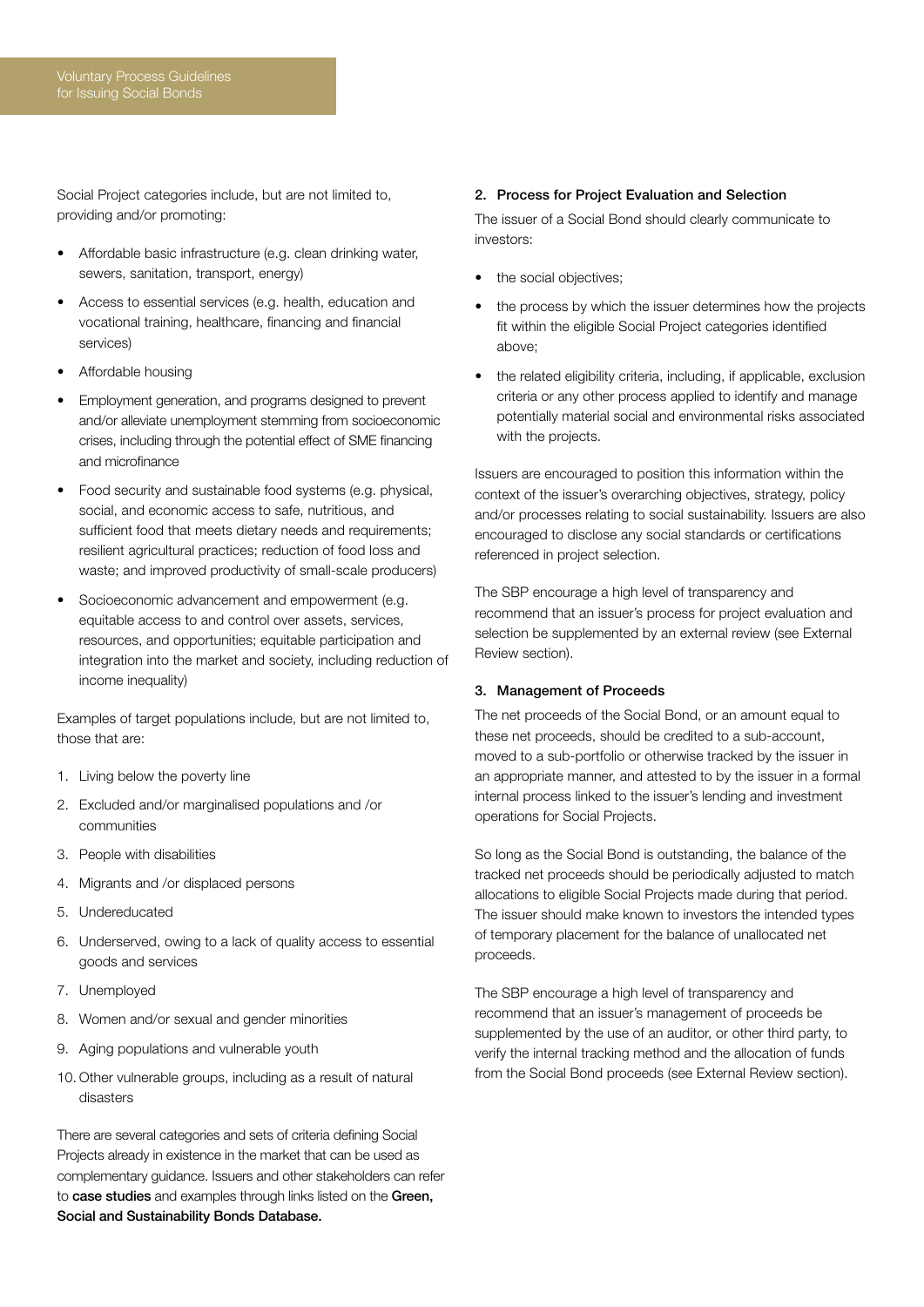#### 4. Reporting

Issuers should make, and keep, readily available up to date information on the use of proceeds to be renewed annually until full allocation, and on a timely basis in the case of material developments. This annual report should include a list of the projects to which Social Bond proceeds have been allocated, as well as a brief description of the projects and the amounts allocated, and their expected impact. Where confidentiality agreements, competitive considerations, or a large number of underlying projects limit the amount of detail that can be made available, the SBP recommend that information is presented in generic terms or on an aggregated portfolio basis (e.g. percentage allocated to certain project categories).

Transparency is of particular value in communicating the expected impact of projects. The SBP recommend the use of qualitative performance indicators and, where feasible, quantitative performance measures (e.g. number of beneficiaries, especially from target populations) and disclosure of the key underlying methodology and/or assumptions used in the quantitative determination. Issuers with the ability to monitor achieved impacts are encouraged to include those in their regular reporting.

Voluntary guidelines aiming at a harmonized framework for impact reporting exist for Social Projects (see quidance [documents](https://www.icmagroup.org/green-social-and-sustainability-bonds/impact-reporting/)). The guidelines include templates for the format of impact reporting at a project and at a portfolio level that issuers can adapt to their own circumstances. The SBP encourage further initiatives, to help establish additional references for impact reporting that others can adopt and/or adapt to their needs.

The use of a summary reflecting the main characteristics of a Social Bond or a Social Bond programme and illustrating its key features in alignment with the four core components of the SBP may help inform market participants. To that end, a template is being made available on [the GBP/SBP web pages](https://www.icmagroup.org/green-social-and-sustainability-bonds/green-social-and-sustainability-bonds-database/#Templatesforissuers) on ICMA's website which once completed can be published online for market information by following the instructions at the same link.

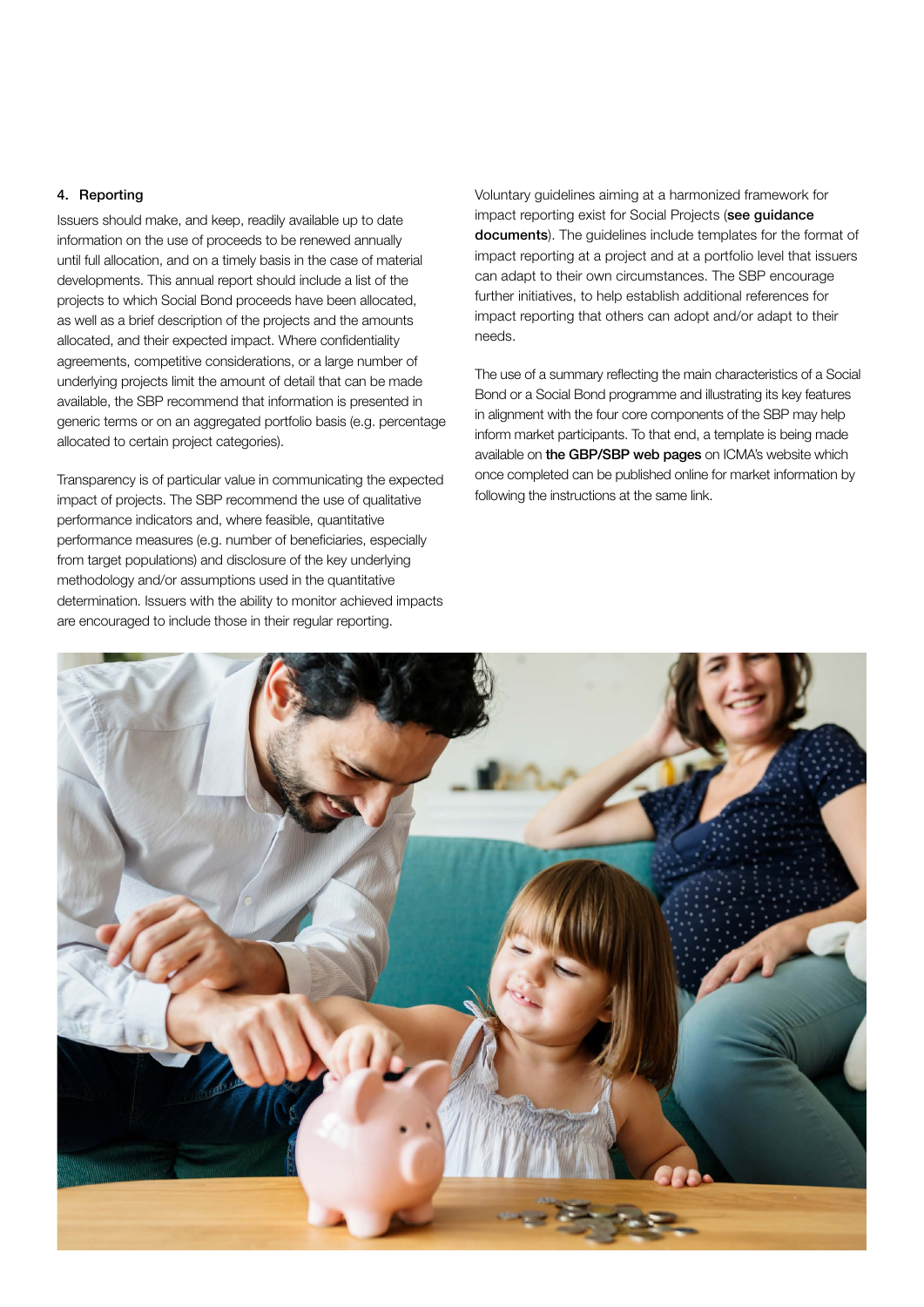### External Review

It is recommended that in connection with the issuance of a Social Bond or a programme, issuers appoint (an) external review provider(s) to confirm the alignment of their bonds with the four components of the SBP as defined above. There are a variety of ways for issuers to obtain such outside input to their Social Bond process and there are several levels and types of review that can be provided to the market:

An issuer can seek advice from consultants and/or institutions with recognised expertise in social issues or other aspects of the issuance of a Social Bond. It may cover areas such as the establishment of an issuer's Social Bond framework or the reporting of a Social Bond issuer. Consultancy or advisory services entail collaboration with the issuer and differ from independent external reviews. The SBP encourage independent review of social features of the (types of) assets or activities associated with the Social Bond or Social Bond programme, where applicable.

Independent external reviews may vary in scope and may address a Social Bond framework/programme, an individual Social Bond issue, the underlying assets and/or procedures. They are broadly grouped into the following types, with some providers offering more than one type of service, either separately or combined.

- 1. Second Party Opinion: An institution with social expertise. that is independent from the issuer may issue a Second Party Opinion. The institution should be independent from the issuer's adviser for its Social Bond framework, or appropriate procedures, such as information barriers, will have been implemented within the institution to ensure the independence of the Second Party Opinion. It normally entails an assessment of the alignment with the Social Bond Principles. In particular, it can include an assessment of the issuer's overarching objectives, strategy, policy and/or processes relating to social sustainability, and an evaluation of the social features of the type of projects intended for the Use of Proceeds.
- 2. Verification: An issuer can obtain independent verification against a designated set of criteria, typically pertaining to business processes and/or social criteria. Verification may focus on alignment with internal or external standards or claims made by the issuer. Also, evaluation of the socially sustainable features of underlying assets may be termed verification and may reference external criteria. Assurance or attestation regarding an issuer's internal tracking method for use of proceeds, allocation of funds from Social Bond proceeds, statement of social impact or alignment of reporting with the SBP, may also be termed verification.
- 3. Certification: An issuer can have its Social Bond or associated Social Bond framework or Use of Proceeds certified against a recognised external social standard or label. A standard or label defines specific criteria, and alignment with such criteria is normally tested by qualified, accredited third parties, which may verify consistency with the certification criteria.
- 4. Social Bond Scoring/Rating: An issuer can have its Social Bond, associated Social Bond framework or a key feature such as Use of Proceeds evaluated or assessed by qualified third parties, such as specialised research providers or rating agencies, according to an established scoring/rating methodology. The output may include a focus on social performance data, process relative to the SBP, or another benchmark. Such scoring/rating is distinct from credit ratings, which may nonetheless reflect material social risks.

An external review may be partial, covering only certain aspects of an issuer's Social Bond or associated Social Bond framework or full, assessing alignment with all four core components of the SBP. The SBP take into account that the timing of an external review may depend on the nature of the review, and that publication of reviews can be constrained by business confidentiality requirements.

The SBP recommend public disclosure of external reviews as well as using the template for performed external reviews available on [the GBP/SBP webpages](https://www.icmagroup.org/green-social-and-sustainability-bonds/green-social-and-sustainability-bonds-database/#HomeContent) on ICMA's website. External reviewers are also encouraged to fill out the External Review [Service Mapping Template](https://www.icmagroup.org/green-social-and-sustainability-bonds/external-reviews/) which will be made available on the ICMA website.

The SBP encourage external review providers to disclose their credentials and relevant expertise and communicate clearly the scope of the review(s) conducted. Voluntary Guidelines [for External Reviews](https://www.icmagroup.org/green-social-and-sustainability-bonds/external-reviews/) have been developed by the SBP to promote best practice. The Guidelines are a market-based initiative to provide information and transparency on the external review processes for issuers, underwriters, investors, other stakeholders and external reviewers themselves.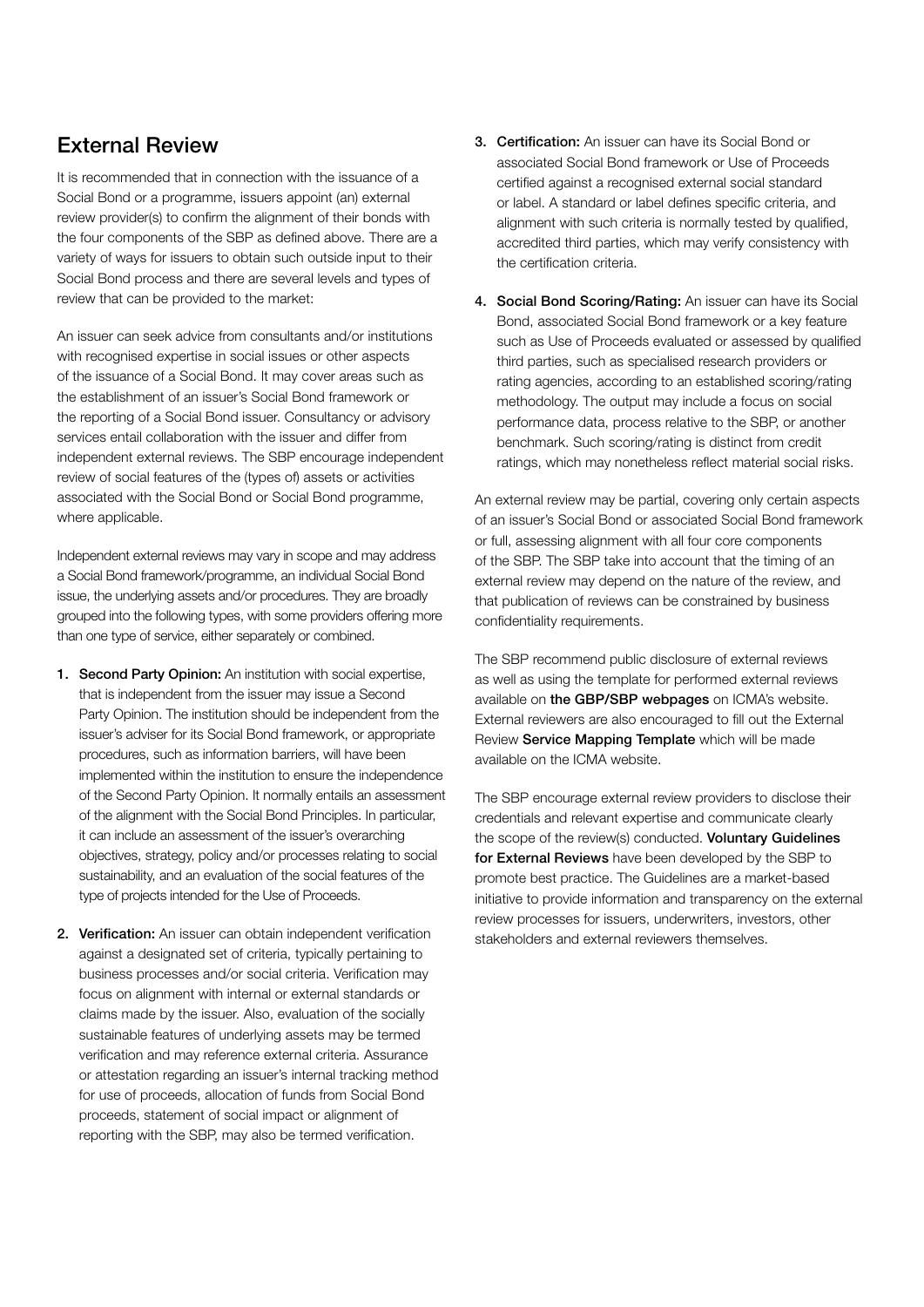## Disclaimer

*The Social Bond Principles are voluntary process guidelines that neither constitute an offer to purchase or sell securities nor constitute specific advice of whatever form (tax, legal, environmental, accounting or regulatory) in respect of Social Bonds or any other securities. The Social Bond Principles do not create any rights in, or liability to, any person, public or private. Issuers adopt and implement the Social Bond Principles voluntarily and independently, without reliance on or recourse to the Social Bond Principles and are solely responsible for the decision to issue Social Bonds. Underwriters of Social Bonds are not responsible if issuers do not comply with their commitments to Social Bonds and the use of the resulting net proceeds. If there is a conflict between any applicable laws, statutes and regulations and the guidelines set forth in the Social Bond Principles, the relevant local laws, statutes and regulations shall prevail.* 



## Appendix I Types of Social Bonds

There are currently four types of Social Bonds (additional types may emerge as the market develops and these will be incorporated in annual SBP updates):

- Standard Social Use of Proceeds Bond: a standard recourse-to-the-issuer debt obligation aligned with the SBP.
- **Social Revenue Bond:** a non-recourse-to-the-issuer debt obligation aligned with the SBP in which the credit exposure in the bond is to the pledged cash flows of the revenue streams, fees, taxes etc., and whose use of proceeds go to related or unrelated Social Project(s).
- Social Project Bond: a project bond for a single or multiple Social Project(s) for which the investor has direct exposure to the risk of the project(s) with or without potential recourse to the issuer, and that is aligned with the SBP.
- Social Securitised and covered Bond: a bond collateralised by one or more specific Social Project(s), including but not limited to covered bonds, ABS, MBS, and other structures; and aligned with the SBP. The first source of repayment is generally the cash flows of the assets. This type of bond covers, for example, covered bonds backed by social housing, hospitals, schools.

## Note:

It is also recognised that there is a market of sustainability themed bonds which finance a combination of green and social projects, including those linked to the Sustainable Development Goals ("SDGs"). In some cases, such bonds may be issued by organisations that are mainly or entirely involved in sustainable activities, but their bonds are not aligned to the four core components of the SBP. In such cases, investors will need to be informed accordingly and care should be taken to not imply SBP (or GBP) features by a Sustainability Bond or SDG reference. These issuing organisations are encouraged to adopt, where possible, the relevant best practice of the SBP (e.g. for reporting) for such existing sustainability, SDG or otherwise themed bonds, and to align future issues with the SBP and GBP.

A mapping of the GBP and SBP to the Sustainable Development Goals (SDGs) is available and aims to provide a broad frame of reference by which issuers, investors and bond market participants can evaluate the financing objectives of a given Green, Social or Sustainability Bond/Bond Programme against the SDGs. It can be found on [the GBP/SBP webpages](https://www.icmagroup.org/green-social-and-sustainability-bonds/mapping-to-the-sustainable-development-goals/) on ICMA's website.